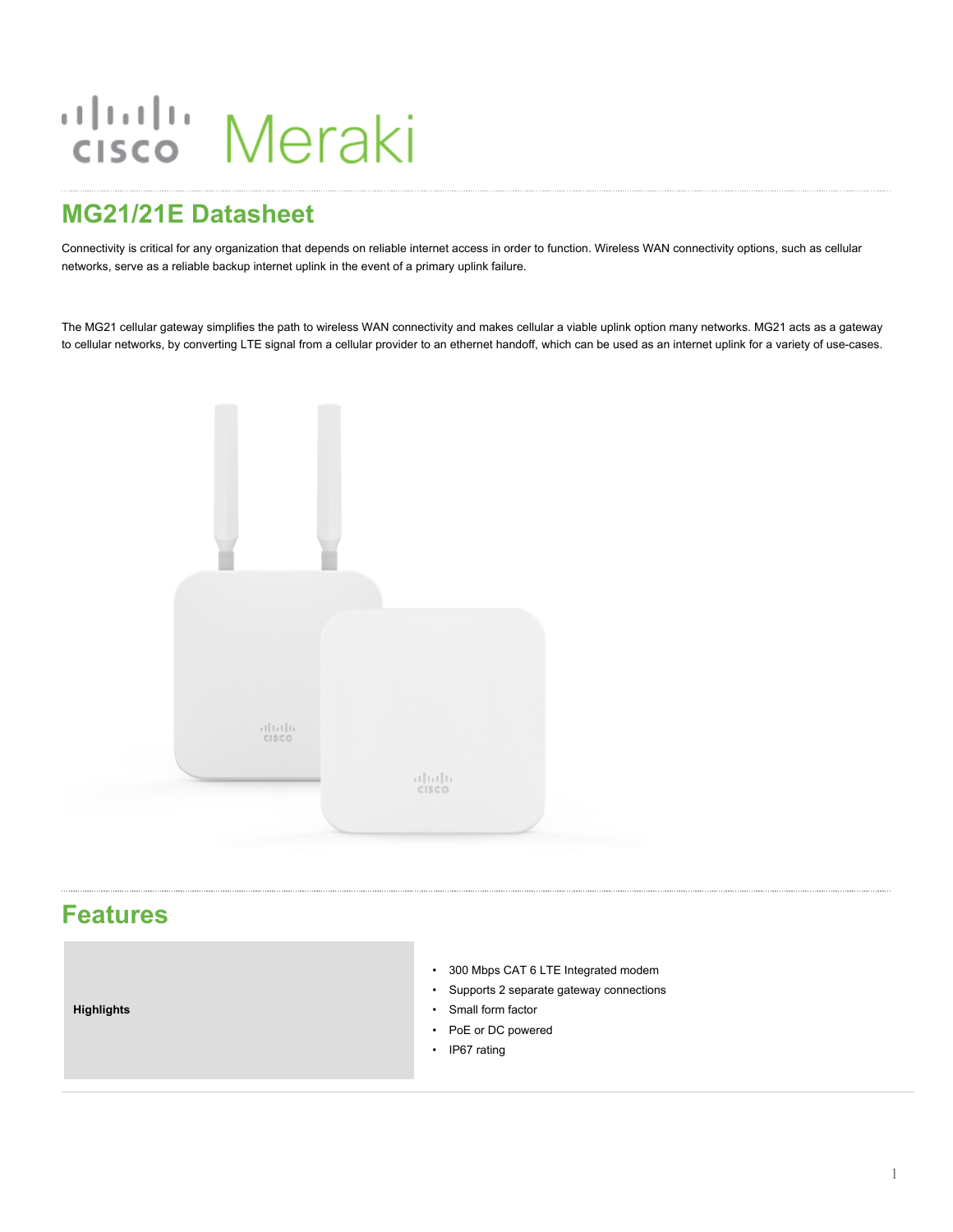| <b>Management</b>         | Manageability from the Cisco Meraki dashboard<br>Self-configuring Cellular Gateway<br>Automatic firmware upgrades with scheduling control                                                                                |
|---------------------------|--------------------------------------------------------------------------------------------------------------------------------------------------------------------------------------------------------------------------|
| <b>Remote Diagnostics</b> | Email, SMS and Mobile push notification alerts<br>Ping, traceroute, cable testing, and link failure detection with alerting<br>Remote packet capture<br>Combined event and configuration change logs with instant search |

## **Use Cases**

Note that the following use-cases refer to using Meraki MX appliance using the MG21 as a WAN uplink. However, the use-cases also apply to non-Meraki devices.

**Antenna placement where cellular coverage is best:** Signal strength is key for cellular performance. The MG21 makes cellular a viable option in situations the best location for the MX is not always the best for cellular signal. The separation of cellular antenna and MX expands cellular options for all networks, particularly for mid-range MXs mounted in a data center.

#### **Primary WAN**

In areas where wired internet services are not available, the MG21 provides a simple, viable option for wireless WAN connectivity.

#### **Secondary WAN for Failover**

An MX's secondary WAN interface connected to an MG21 may use the cellular network in the event of a primary uplink failure.

#### **Secondary WAN for SD-WAN**

An MX with an MG21 as a secondary WAN uplink may use the cellular network to establish VPNs for SD-WAN.

#### **High Availability Uplink**

The MG21 can be used as either a primary or secondary internet uplink for MX HA topologies. Its two LAN ports allow the MXs to share access to the same cellular network.

## **Configuration**

The basic initial configuration of the MG21/MG21E is just as simple as any other Meraki product. The links below provide additional information and instructions relating to each step in getting the device setup and configured for the first time.

- 1. [Claim the device to an Organization on the Meraki Dashboard](https://documentation.meraki.com/zGeneral_Administration/Inventory_and_Devices/Using_the_Organization_Inventory)
	- 1. If a Dashboard Organization does not yet exist, [Create one](https://documentation.meraki.com/zGeneral_Administration/Organizations_and_Networks/Creating_a_Dashboard_Account_and_Organization)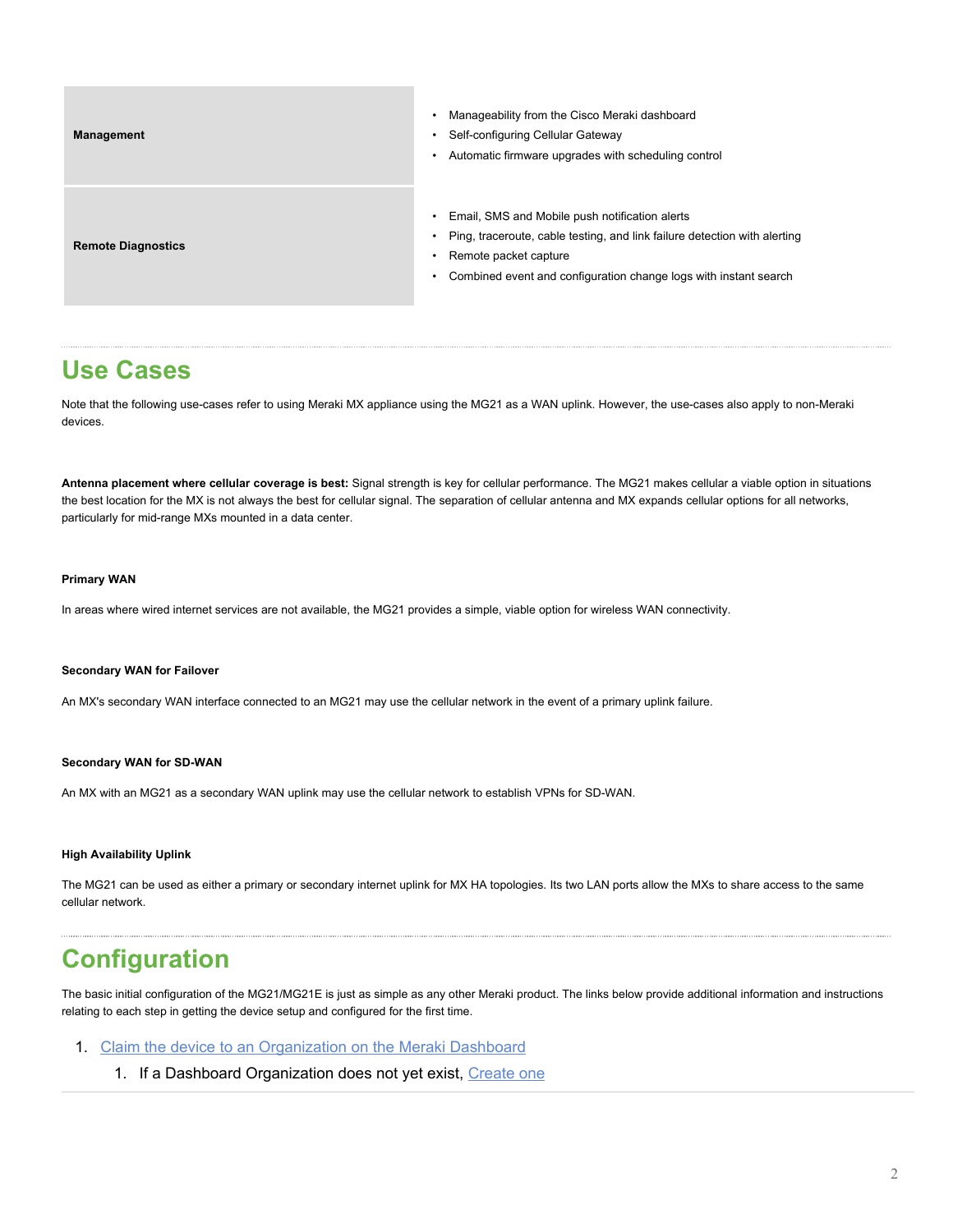- 2. [Add the device to a Dashboard Network](https://documentation.meraki.com/zGeneral_Administration/Inventory_and_Devices/Adding_and_Removing_Devices_from_Dashboard_Networks#Adding_Devices_to_Networks)
	- 1. If a Network does not yet exist, [Create one first](https://documentation.meraki.com/zGeneral_Administration/Organizations_and_Networks/Creating_and_Deleting_Dashboard_Networks#Creating_a_Network)
- 3. Insert the SIM card for cellular connectivity
- 4. Physically connect power to the device
	- 1. Connect the power adapter or ethernet connection for PoE
- 5. Connect to the Local Status Page of the MG
	- 1. Plug a laptop into the LAN port on the MG
	- 2. LAN 1 will provide DHCP for your client device in the subnet 192.168.100.0/24
	- 3. In an internet browser, navigate to 192.168.100.1
	- 4. Configure static IP and APN if necessary on the Configure tab
- 6. Allow the device to completely check-in and perform any initial firmware upgrades
- 7. Finish configuring the device from the Meraki Dashboard

# **Technical Breakdown**

## **Physical Specifications**

| <b>Models</b>                | <b>MG21</b>                   | MG21E                         |
|------------------------------|-------------------------------|-------------------------------|
| Dimensions (w x d x h)       | 160.45 x 160.45 x 34.45mm     | 165.7 x 160.45 x 34.45mm      |
| Weight(without accessories)  | 497g                          | 489g                          |
| <b>Power Supply</b>          | 12V/1A, 48-57V DC/0.35A       | 12V/1A, 48-57V DC/0.35A       |
| <b>Power Load</b>            | 10 Watt Maximum (PoE 802.3AF) | 10 Watt Maximum (PoE 802.3AF) |
| <b>Operating Temperature</b> | 4°F to 113°F (-20°C to 45°C)  | 4°F to 113°F (-20°C to 45°C)  |
| <b>Humidity</b>              | 5% to 95% non-condensing      | 5% to 95% non-condensing      |
|                              |                               |                               |

### **Interfaces**

| <b>LAN Interfaces</b> | x2 GbE                      |
|-----------------------|-----------------------------|
| <b>WAN Interfaces</b> | x1 CAT 6 LTE cellular modem |